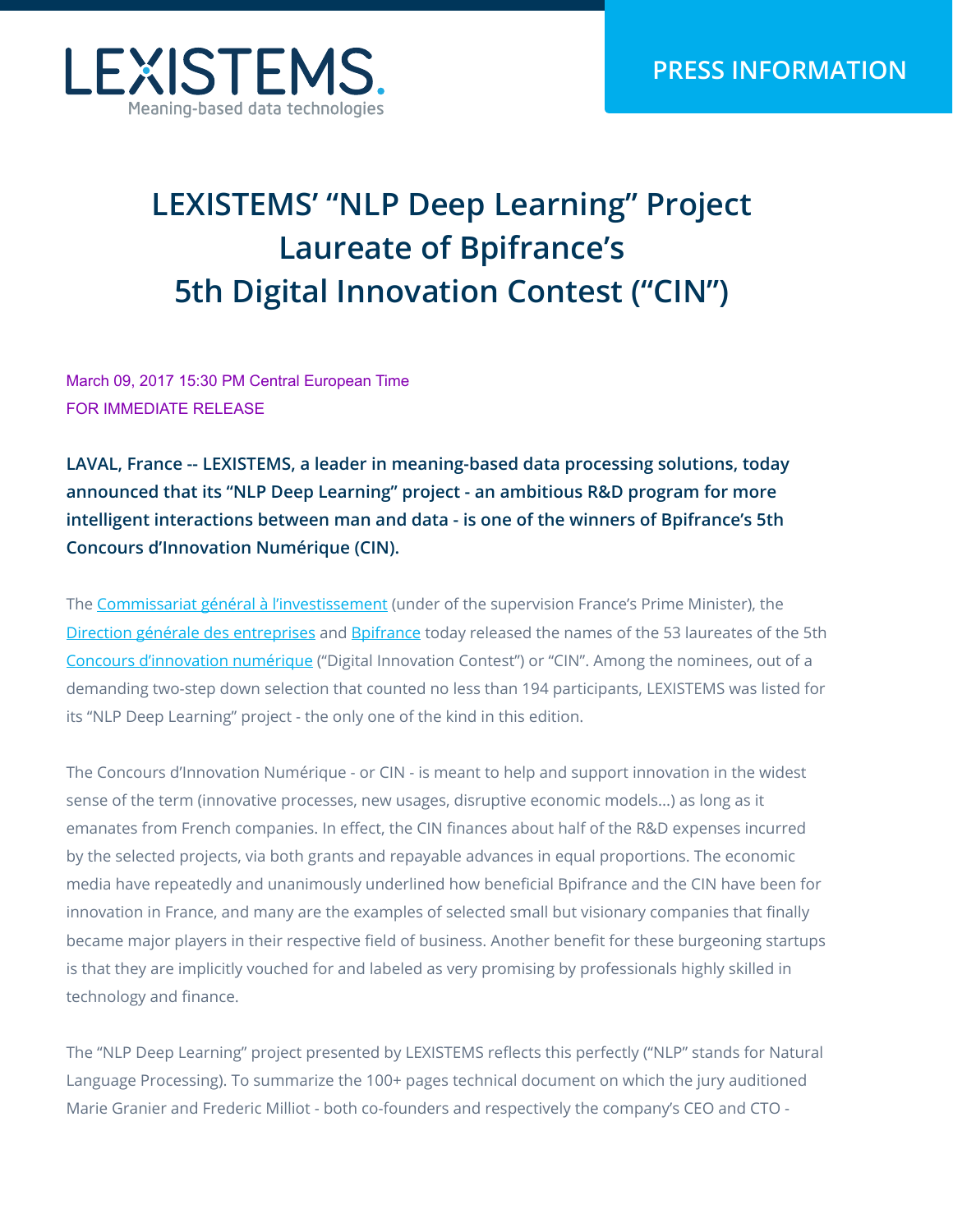

the proposed effort aims at developing new techniques for querying data and documents in natural language, in multiple languages, based on proprietary linguistic technologies enriched with textual deep learning algorithms, in order to achieve systematic disambiguation. In layman's terms, LEXISTEMS is creating ready-to-use technologies that let everyone ask questions to any digital device, just like they would to a human expert facing them, and get accurate, actionable answers. It is to help the team refine some aspects of these multi-faceted technologies and further strengthen their technical advance that Bpifrance allowed LEXISTEMS an envelope of 232,000 €.

The project also reflects LEXISTEMS mission, which is to deliver solutions for intelligent interactions between man and data. To that effect, LEXISTEMS has started exhibiting a number of Web and mobile prototype applications that allow anyone to search, connect and extract data by meaning, via speech or keypad. Compared to keywords or intents+entities analysis, meaning is a game changer. Whatever the type of data (textual, numeric, mathematic, geographic), whatever its format and structure (or absence thereof), whatever the language, meaning-based processing yields meaningful results.

"*On behalf of the whole LEXISTEMS team, I just want to express both our pride for being among the laureates in this very high-level competition and our gratitude to Bpifrance for helping us carry out this ambitious and really innovative program*" said Granier a few minutes after learning about the selection. "*From LEXISTEMS' inception we have all have been convinced that processing data by meaning is the only way out of the strong limitations of keywords. It takes a few minutes for the results we have achieved so far to prove that definitely against the most famous search engines and digital assistants. People who test our prototypes - professionals or individuals alike - want them on their laptop or smartphone right away. These prototypes will become commercially available applications and APIs before the end of the semester but we intend on doing even better,* especially for the matching of knowledge in different languages, and the CIN support for the NLP Deep Learning *project will significantly shorten our time to market in this area.*"

Tags: LEXISTEMS, Artificial Intelligence (AI), Natural Language Processing (NLP), Meaning-based data processing, Data science.

Tweet this: @LEXISTEMS "NLP Deep Learning" project laureate of @Bpifrance's 5th Digital Innovation Contest. https://lexistems.com